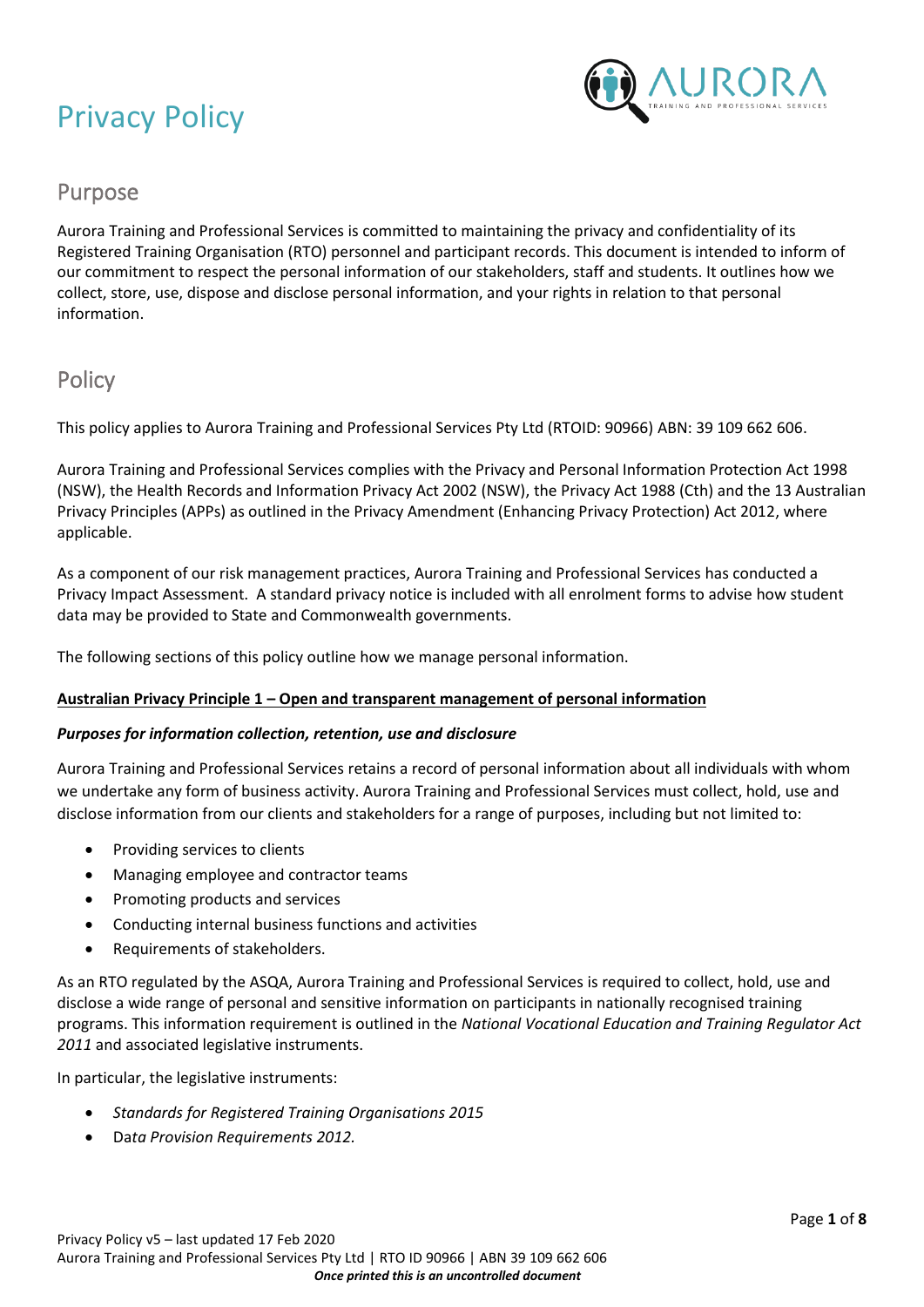

Aurora Training and Professional Services is bound by various State Government Acts requiring similar information collection, use and disclosure (particularly *Education Act(s), Vocational Education & Training Act(s) and Traineeship & Apprenticeships Act(s)* relevant to state jurisdictions of Aurora Training and Professional Services RTO operations.

Aurora Training and Professional Services delivers services through a range of Commonwealth program and State Government funding contract agreement arrangements, which also include various information collection and disclosure requirements.

Due to these legal requirements, Aurora Training and Professional Services discloses information held on individuals for valid purposes to a range of third-party entities including:

- Governments (Commonwealth, State or Local)
- Australian Apprenticeships Support Networks
- Employers (and their representatives) where there is a financial consideration by the Employer or authorisation has been granted
- Job active providers
- Schools, for school-based apprenticeships
- Parents/guardians of minors.

# *Kinds of personal information collected and held*

The following types of personal information are generally collected, depending on the need for service delivery:

- Contact details
- **Employment details**
- Educational background
- Demographic Information
- Course progress and achievement information
- Financial billing information.

The following types of sensitive information will be collected and held:

- Identity details
- Employee details and HR information
- Complaint or issue information
- Disability status and other individual needs
- Indigenous status
- Background checks (such as National Criminal Checks or Working with Children checks).

Where Aurora Training and Professional Services collects personal information of more vulnerable segment of the community (such as children), additional practices and procedures are also followed. Please refer to Aurora Training and Professional Services' RTO's *Working with Children Policy and Procedures* for further information.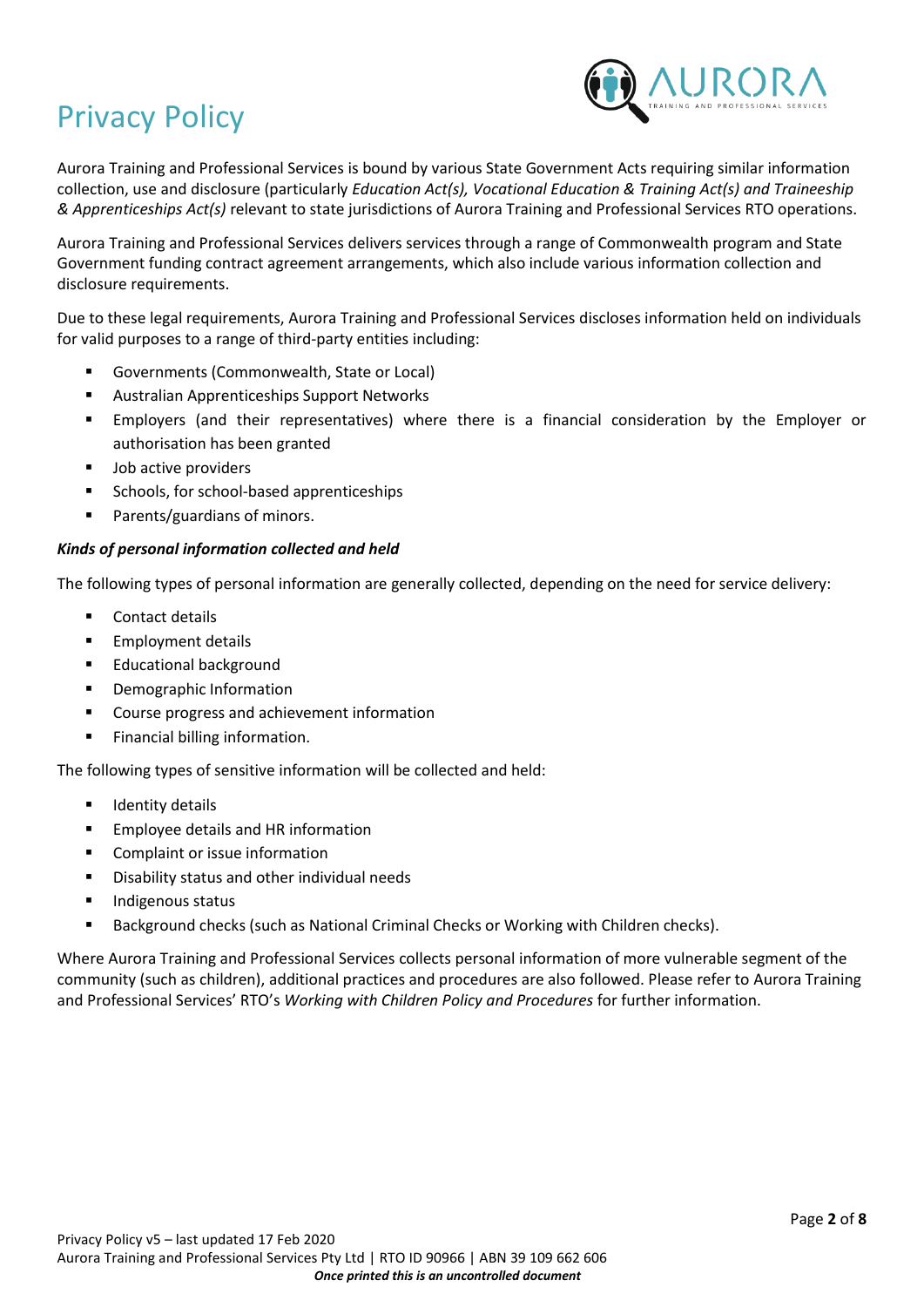

# *How personal information is collected*

Aurora Training and Professional Services' usual approach to collecting personal information is to collect any required information directly from the individuals concerned. This may include the use of forms (such as registration forms, enrolment forms or service delivery records) and the use of web-based systems (such as online enquiry forms, web portals or internal operating systems).

#### *How personal information is held*

Aurora Training and Professional Services' usual approach to holding personal information always includes robust storage and security measures. Information collected is:

- As soon as practical converted to electronic means
- Stored in secure, password protected systems, such as financial system, learning management system and student management system
- Monitored for appropriate authorised use.

Only authorised personnel are provided with login information to each system, with system access limited to only those relevant to their specific role. Virus protection, backup procedures and ongoing access monitoring procedures are in place.

Destruction of paper-based records occurs as soon as practicable in every matter, using secure shredding and destruction services at all Aurora Training and Professional Services sites.

Individual information held across systems is linked through an allocated identification number for each individual.

#### *Retention and Destruction of Information*

*Aurora Training and Professional Services securely disposes the documents* for which personal information records are kept. In the event of our organisation ceasing to operate the required personal information on record for individuals undertaking nationally recognised training with us would be transferred to the ASQA, as required by law.

# *Accessing and seeking correction of personal information*

Aurora Training and Professional Services confirms all individuals have a right to request access to their personal information held and to request its correction at any time. In order to request access to personal records, individuals must contact Aurora Training and Professional Services' CEO on 1300 764 828 and request an *Access to Records Form*.

In all cases where access is requested by a third party, Aurora Training and Professional Services will ensure that:

- Parties requesting access to personal information are robustly identified and vetted
- Where legally possible, the individual to whom the information relates will be contacted to confirm consent (if consent not previously provided for the matter)
- Only appropriately authorised parties, for valid purposes, will be provided access to the information.

# *Making our Privacy Policy available*

Aurora Training and Professional Services provides its Privacy Policy to students through its Student Handbook, with this policy and procedure being publicly available from the Privacy link on our website.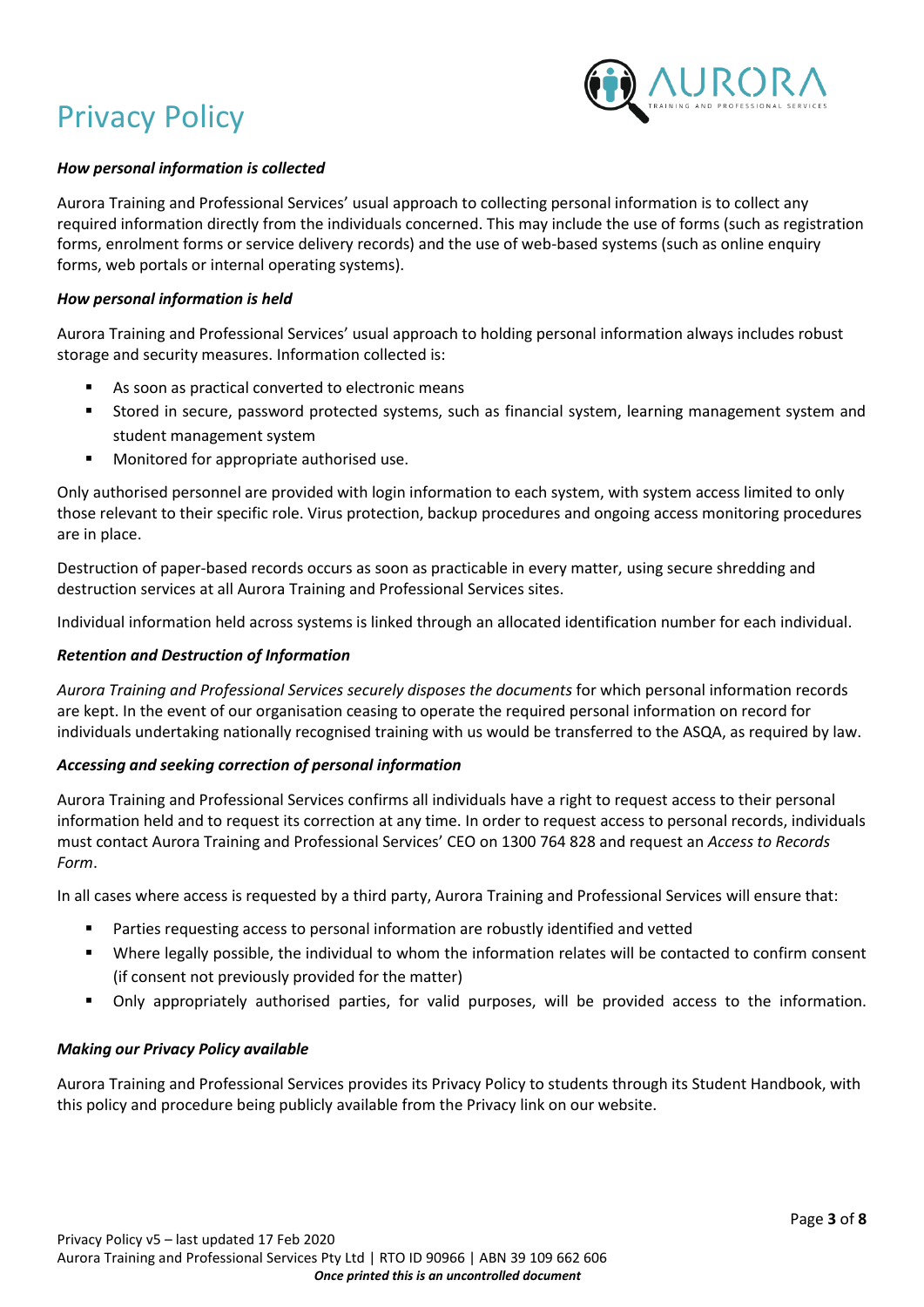

# *Review and Update of this Privacy Policy*

Aurora Training and Professional Services will review this Privacy Policy:

- On an ongoing basis, as suggestions or issues are raised and addressed, or as government required changes are identified
- Through our internal audit processes on a regular basis
- As a part of any external audit of our operations that may be conducted by various government agencies as a part of our registration as an RTO or in normal business activities
- As a component of each complaint investigation process where the compliant is related to a privacy matter.

#### **Australian Privacy Principle 2 – Anonymity and pseudonymity**

For general enquiries, Aurora Training and Professional Services provides individuals with the option of not identifying themselves, or of using a pseudonym, when dealing with us in relation to a matter, whenever practical.

#### *Requiring identification*

Aurora Training and Professional Services must require and confirm identification of individuals for nationally recognised course programs. We are authorised by Australian law to deal only with individuals who have appropriately identified themselves. That is, it is a *Condition of Registration* for all RTOs under the *National Vocational Education and Training Regulator Act 2011* that we identify individuals and their specific individual needs on commencement of service delivery and collect and disclose Australian Vocational Education and Training Management of Information Statistical Standard (AVETMISS) data on all individuals enrolled in nationally recognised training programs. Other legal requirements, as noted earlier in this policy, also require considerable identification arrangements.

There are also other occasions within our service delivery where an individual may not have the option of dealing anonymously or by pseudonym, as identification is practically required for us to effectively support an individual's request or need.

# **Australian Privacy Principle 3 — Collection of solicited personal information**

Aurora Training and Professional Services only collects personal information that is reasonably necessary for our business activities. All information we collect is collected by lawful and fair means.

#### **Australian Privacy Principle 4 – Dealing with unsolicited personal information**

Aurora Training and Professional Services may from time to time receive unsolicited personal information. Where this occurs, we promptly review the information to decide if we could have collected the information for the purpose of our business activities. Where this is the case, we may hold, use and disclose the information appropriately as per the practices outlined in this policy, otherwise it is destroyed.

#### **Australian Privacy Principle 5 – Notification of the collection of personal information**

Whenever Aurora Training and Professional Services collects personal information about an individual, we take reasonable steps to notify the individual of the details of the information collection or otherwise ensure the individual is aware of those matters. This notification occurs at or before the time of collection, or as soon as practicable afterwards.

Our notifications to individuals on data collection include:

Aurora Training and Professional Services' identity and contact details, including the position title, telephone number and email address of a contact who handles enquiries and requests relating to privacy matters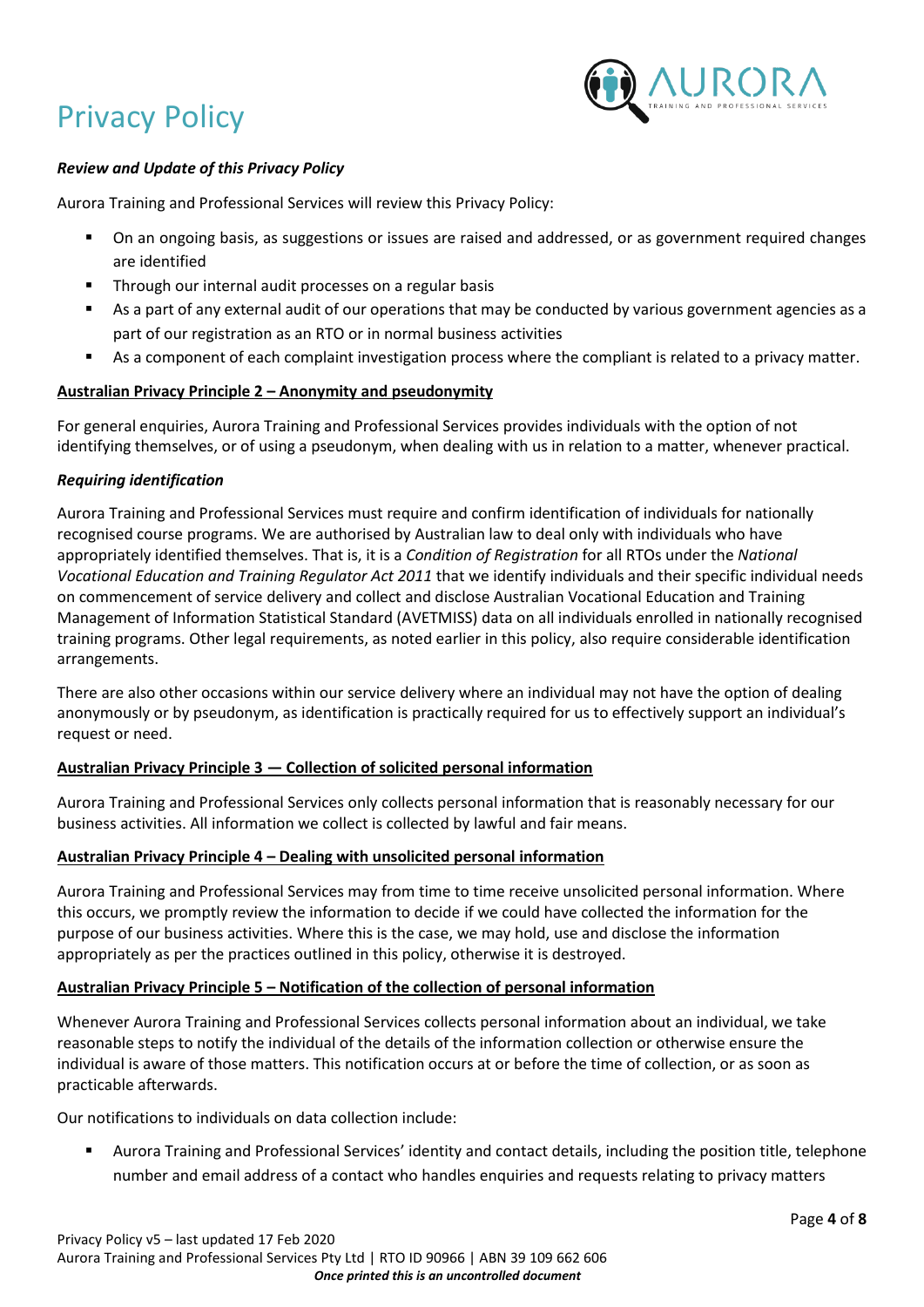

- The facts and circumstances of collection such as the date, time, place and method of collection, and whether the information was collected from a third party, including the name of that party
- If the collection is required or authorised by law, including the name of the Australian law or other legal agreement requiring the collection
- The purpose of collection, including any primary and secondary purposes
- The consequences for the individual if all or some personal information is not collected
- Other organisations or persons to which the information is usually disclosed, including naming those parties

Where possible, we ensure that the individual confirms their understanding of these details, such as through signed declarations, website form acceptance of details or in person through questioning.

# *Collection from third parties*

Where Aurora Training and Professional Services collects personal information from another organisation, we:

- 1. Confirm whether the other organisation has provided the relevant notice above to the individual
- 2. Whether the individual was otherwise aware of these details at the time of collection
- 3. If this has not occurred, we will undertake this notice to ensure the individual is fully informed of the information collection.

# **Australian Privacy Principle 6 – Use or disclosure of personal information**

Aurora Training and Professional Services only uses or discloses personal information it holds about an individual for the primary purposes for which the information was collected, or secondary purposes in cases where:

- An individual consented to a secondary use or disclosure
- An individual would reasonably expect the secondary use or disclosure, and that is directly related to the primary purpose of collection
- Using or disclosing the information is required or authorised by law.

# *Requirement to make a written note of use or disclosure for this secondary purpose*

If Aurora Training and Professional Services uses or discloses personal information in accordance with an 'enforcement related activity' we will make a written note of the use or disclosure, including the following details:

- The date of the use or disclosure
- Details of the personal information that was used or disclosed
- The enforcement body conducting the enforcement related activity
- **■** If the organisation used the information, how the information was used by the organisation
- **•** The basis for our reasonable belief that we were required to disclose the information.

# **Australian Privacy Principle 7 – Direct marketing**

Aurora Training and Professional Services does not use or disclose the personal information that it holds about an individual for the purpose of direct marketing, unless:

- The personal information has been collected directly from an individual, and the individual would reasonably expect their personal information to be used for the purpose of direct marketing
- The personal information has been collected from a third party, or from the individual directly, but the individual does not have a reasonable expectation that their personal information will be used for the purpose of direct marketing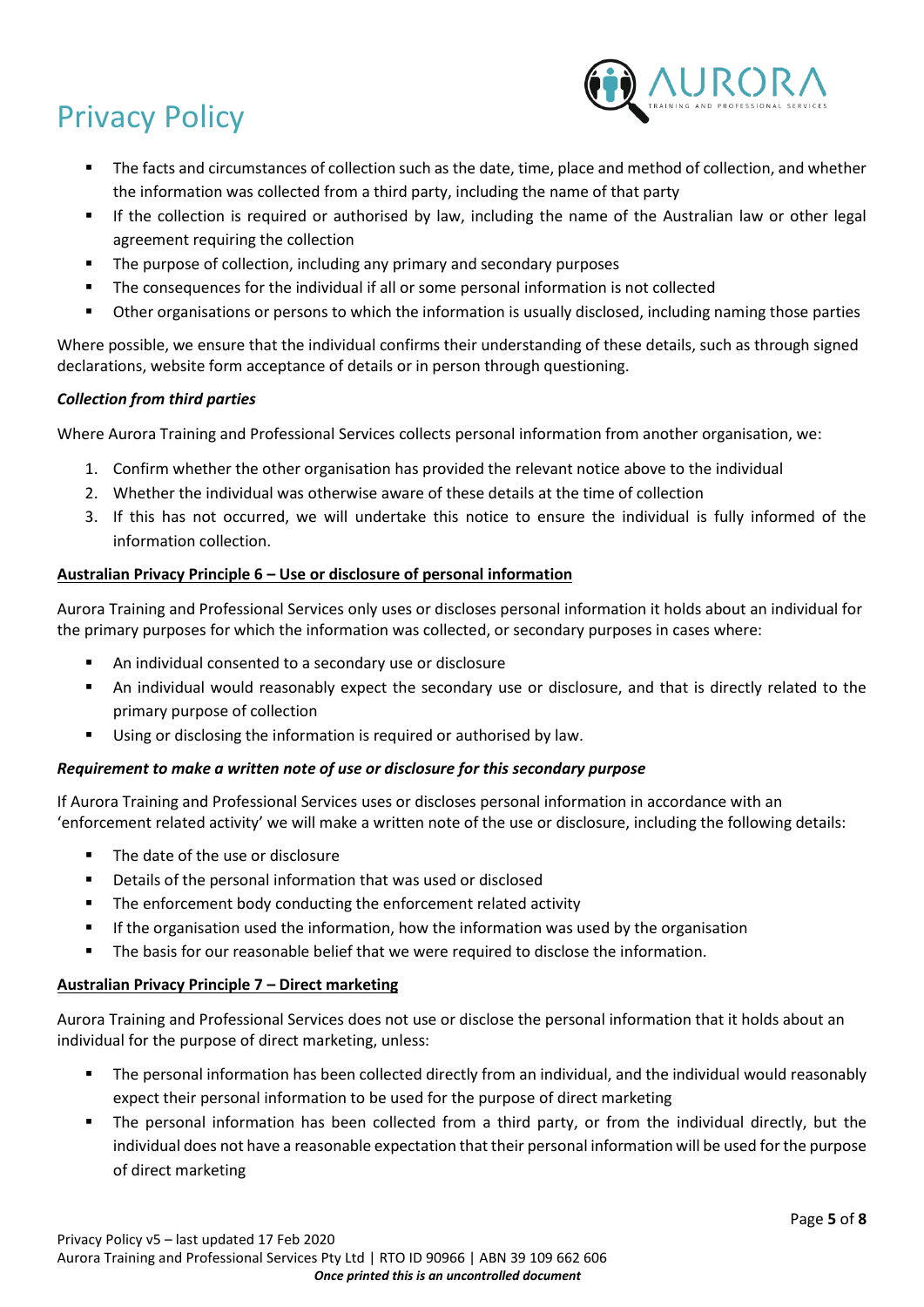

We provide a simple method for the individual to request not to receive direct marketing communications (also known as 'opting out').

On each of our direct marketing communications, Aurora Training and Professional Services provides a prominent statement that the individual may request to opt out of future communications, and how to do so.

An individual may also request us at any stage not to use or disclose their personal information for the purpose of direct marketing, or to facilitate direct marketing by other organisations. We comply with any request by an individual promptly and undertake any required actions for free.

We also, on request, notify an individual of our source of their personal information used or disclosed for the purpose of direct marketing unless it is unreasonable or impracticable to do so.

# **Australian Privacy Principle 8 – Cross-border disclosure of personal information**

Before Aurora Training and Professional Services discloses personal information about an individual to any overseas recipient, we undertake take reasonable steps to ensure that the recipient does not breach any privacy matters in relation to that information.

# **Australian Privacy Principle 9 – Adoption, use or disclosure of government related identifiers**

Aurora Training and Professional Services does not adopt, use or disclose a government related identifier related to an individual except:

- In situations required by Australian law or other legal requirements
- Where reasonably necessary to verify the identity of the individual
- Where reasonably necessary to fulfil obligations to an agency or a State or Territory authority
- As prescribed by regulations.

# **Australian Privacy Principle 10 – Quality of personal information**

Aurora Training and Professional Services takes reasonable steps to ensure that the personal information it collects is accurate, up-to-date and complete. We also take reasonable steps to ensure that the personal information we use or disclose is, having regard to the purpose of the use or disclosure, accurate, up-to-date, complete and relevant. This is particularly important where:

- When we initially collect the personal information
- When we use or disclose personal information.

Aurora Training and Professional Services takes steps to ensure personal information is factually correct. In cases of an opinion, we ensure information considers competing facts and views and makes an informed assessment, providing it is clear this is an opinion. Information is confirmed up-to-date at the point in time to which the personal information relates.

Quality measures in place supporting these requirements include:

- Internal practices, procedures and systems to audit, monitor, identify and correct poor-quality personal information (including training staff in these practices, procedures and systems)
- Protocols that ensure personal information is collected and recorded in a consistent format, from a primary information source when possible
- Ensuring updated or new personal information is promptly added to relevant existing records
- Providing individuals with a process to review and update their information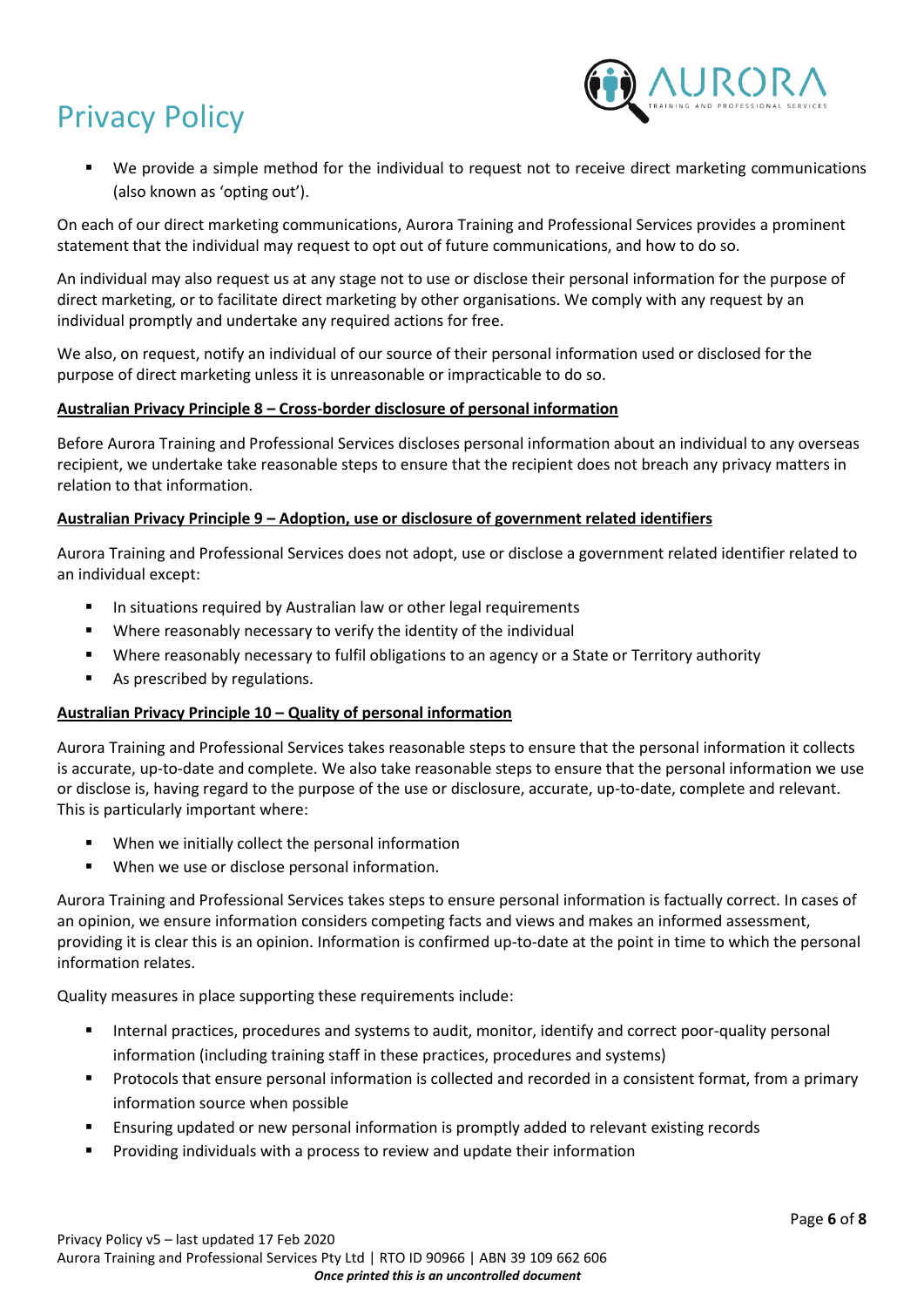

- Reminding individuals to update their personal information at critical service delivery points (such as from application to enrolment and completion) when we engage with the individual
- Contacting individuals to verify the quality of personal information where appropriate when it is about to used or disclosed, particularly if there has been a lengthy period since collection
- Checking that a third party, from whom personal information is collected, has implemented appropriate data quality practices, procedures and systems.

# **Australian Privacy Principle 11 — Security of personal information**

Aurora Training and Professional Services takes active measures to consider whether we can retain personal information we hold, and to ensure the security of personal information we hold. This includes reasonable steps to protect the information from misuse, interference and loss, as well as unauthorised access, modification or disclosure.

We destroy or de-identify personal information held once the information is no longer needed for any purpose for which the information may be legally used or disclosed.

Access to Aurora Training and Professional Services offices and work areas is limited to our personnel only - visitors to our premises must be authorised by relevant personnel and are always accompanied. Any information in a paperbased form, is maintained in an appropriately secure place to which only authorised individuals have access.

Regular staff training and information bulletins are conducted with Aurora Training and Professional Services personnel on privacy issues, and how the Australian Privacy Principles apply to our practices, procedures and systems. Training is also included in our personnel induction practices.

We conduct internal audits as to the adequacy and currency of security and access practices, procedures and systems implemented.

# **Australian Privacy Principle 12 — Access to personal information**

Where Aurora Training and Professional Services holds personal information about an individual, we provide that individual access to the information on their request. In processing requests, we:

- **Ensure through confirmation of identity that the request is made by the individual concerned, or by another** person who is authorised to make a request on their behalf
- Respond to a request for access:
	- Within 14 calendar days, when notifying our refusal to give access, including providing reasons for refusal in writing, and the complaint mechanisms available to the individual
	- Within 30 calendar days, by giving access to the personal information that is requested in the way it was requested.
- Provide information access free of charge.

# **Australian Privacy Principle 13 – Correction of personal information**

Aurora Training and Professional Services takes reasonable steps to correct personal information we hold, to ensure it is accurate, up-to-date, complete, relevant and not misleading, having regard to the purpose for which it is held.

# *Individual Requests*

On an individual's request, we:

■ Correct personal information held